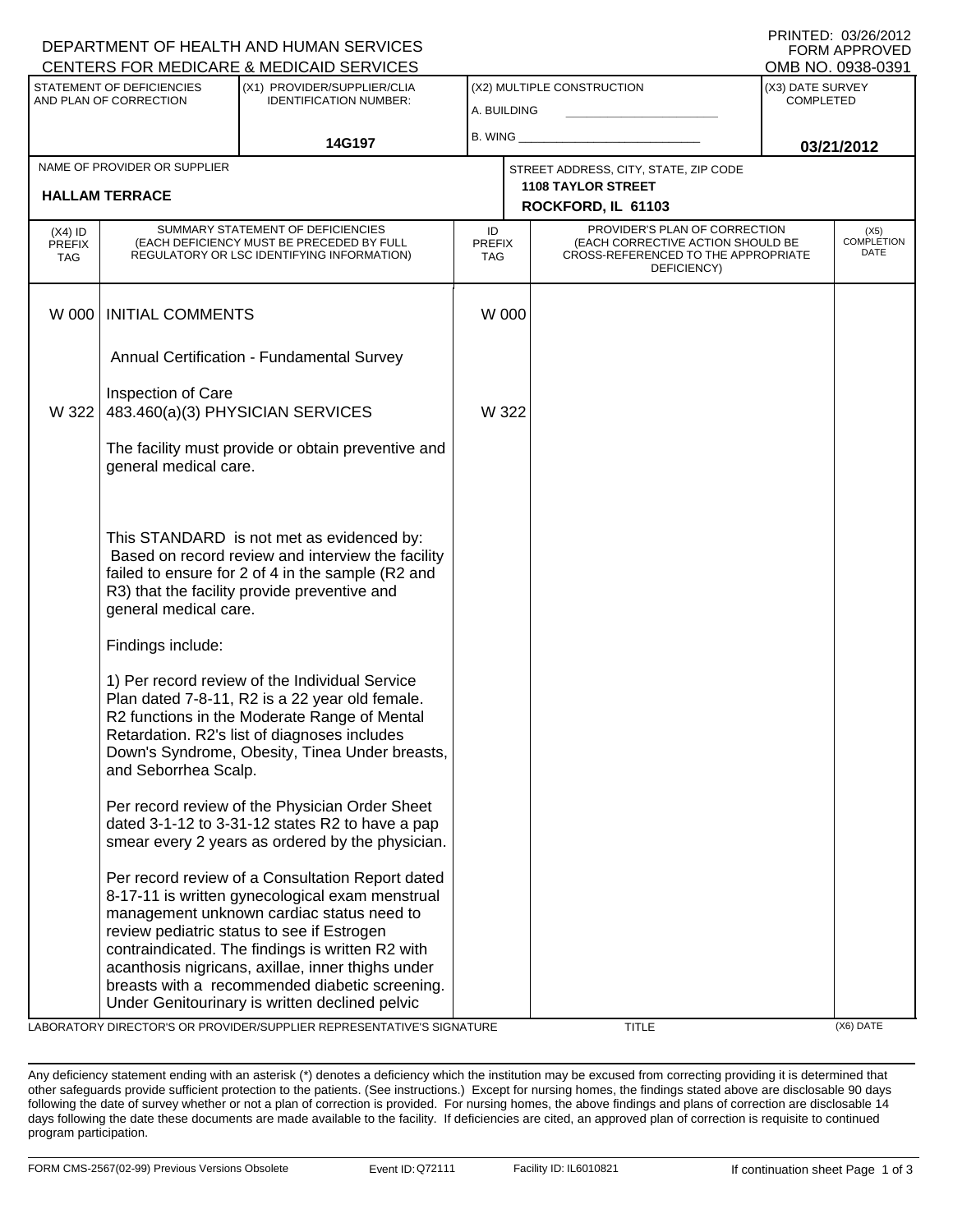|                                   |                                                       | DEPARTMENT OF HEALTH AND HUMAN SERVICES<br><b>CENTERS FOR MEDICARE &amp; MEDICAID SERVICES</b>                                                                                                                                                                                                                                                                                                                                                          |                                   |       |                                                                                                                          |                                      | FORM APPROVED<br>OMB NO. 0938-0391 |
|-----------------------------------|-------------------------------------------------------|---------------------------------------------------------------------------------------------------------------------------------------------------------------------------------------------------------------------------------------------------------------------------------------------------------------------------------------------------------------------------------------------------------------------------------------------------------|-----------------------------------|-------|--------------------------------------------------------------------------------------------------------------------------|--------------------------------------|------------------------------------|
|                                   | STATEMENT OF DEFICIENCIES<br>AND PLAN OF CORRECTION   | (X1) PROVIDER/SUPPLIER/CLIA<br><b>IDENTIFICATION NUMBER:</b>                                                                                                                                                                                                                                                                                                                                                                                            | A. BUILDING                       |       | (X2) MULTIPLE CONSTRUCTION                                                                                               | (X3) DATE SURVEY<br><b>COMPLETED</b> |                                    |
|                                   |                                                       | 14G197                                                                                                                                                                                                                                                                                                                                                                                                                                                  | B. WING                           |       |                                                                                                                          |                                      | 03/21/2012                         |
|                                   | NAME OF PROVIDER OR SUPPLIER<br><b>HALLAM TERRACE</b> |                                                                                                                                                                                                                                                                                                                                                                                                                                                         |                                   |       | STREET ADDRESS, CITY, STATE, ZIP CODE<br><b>1108 TAYLOR STREET</b>                                                       |                                      |                                    |
|                                   |                                                       |                                                                                                                                                                                                                                                                                                                                                                                                                                                         |                                   |       | ROCKFORD, IL 61103                                                                                                       |                                      |                                    |
| $(X4)$ ID<br><b>PREFIX</b><br>TAG |                                                       | SUMMARY STATEMENT OF DEFICIENCIES<br>(EACH DEFICIENCY MUST BE PRECEDED BY FULL<br>REGULATORY OR LSC IDENTIFYING INFORMATION)                                                                                                                                                                                                                                                                                                                            | ID<br><b>PREFIX</b><br><b>TAG</b> |       | PROVIDER'S PLAN OF CORRECTION<br>(EACH CORRECTIVE ACTION SHOULD BE<br>CROSS-REFERENCED TO THE APPROPRIATE<br>DEFICIENCY) |                                      | (X5)<br><b>COMPLETION</b><br>DATE  |
| W 322                             | Continued From page 1<br>exam.                        | Per interview with E3 (Resident Service Director)                                                                                                                                                                                                                                                                                                                                                                                                       |                                   | W 322 |                                                                                                                          |                                      |                                    |
|                                   | overlooked".                                          | on 3-20-12 at 2:28 P.M. when asked if R2 had a<br>pap test, E3 stated "That during her appointment<br>she did not get one done". E3 stated "no it does<br>not look like she got one". When asked if R2<br>received a diabetic screening as recommended,<br>E3 replied "It was not done, I think it was                                                                                                                                                  |                                   |       |                                                                                                                          |                                      |                                    |
|                                   | scheduled to get a diabetic screening.                | Per interview with E2 (Facility Representative) on<br>3-20-12 at 4:30 P.M. stated that R2 is now                                                                                                                                                                                                                                                                                                                                                        |                                   |       |                                                                                                                          |                                      |                                    |
|                                   | Repair Varicele and Edentulous.                       | 2) Per record review of the Individual Service<br>Plan dated 4-11-11, R3 is a 55 year old male. R3<br>functions in the Severe Range of Mental<br>Retardation. R3 diagnoses includes Status Post                                                                                                                                                                                                                                                         |                                   |       |                                                                                                                          |                                      |                                    |
|                                   | he thinks you want to hear.                           | Per record of the Consultation Report dated<br>11-28-11 is written R3 is having worse accidents<br>stooling his bed in the night. R3 states he feels<br>better, but unfortunately he tends to tell you what                                                                                                                                                                                                                                             |                                   |       |                                                                                                                          |                                      |                                    |
|                                   |                                                       | Per record review of the Consultation report<br>dated 11-16-11 is written R3 rectal pain and stool<br>incontinence. The report states was unable to<br>examine for internal hemorrhoids. The report<br>states the diagnoses as constipation and anal<br>fissure with the reason for visit being rectal pain.<br>The report states that R3 has rectal pain with<br>bowel movements and when washing the area<br>with R3 having a history of hemorrhoids. |                                   |       |                                                                                                                          |                                      |                                    |
|                                   |                                                       | Per record review of the Consultation report                                                                                                                                                                                                                                                                                                                                                                                                            |                                   |       |                                                                                                                          |                                      |                                    |

FORM CMS-2567(02-99) Previous Versions Obsolete **Example 2 CF Event ID: Q72111** Facility ID: IL6010821 If continuation sheet Page 2 of 3

DEPARTMENT OF HEALTH AND HUMAN SERVICES

PRINTED: 03/26/2012